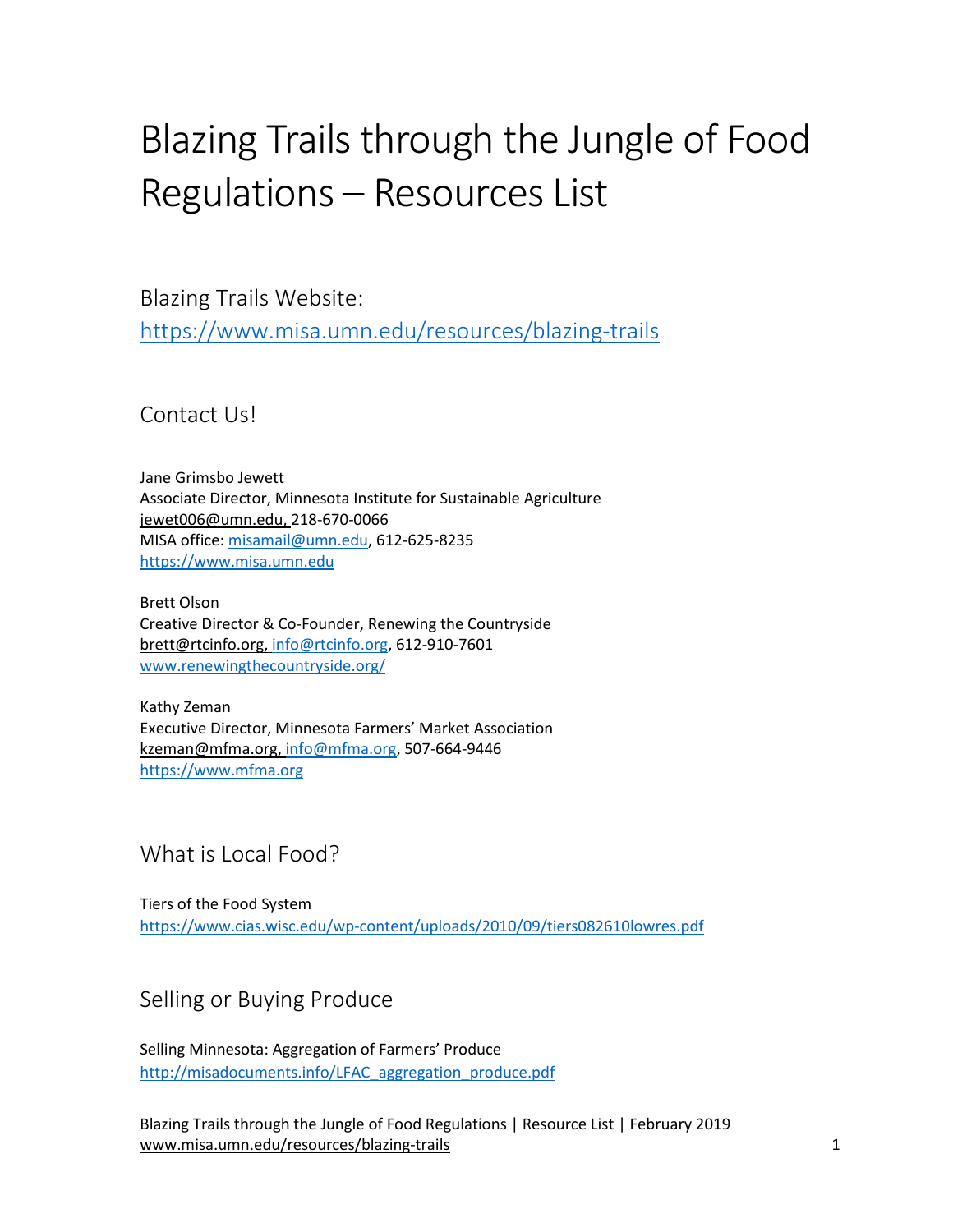Selling Minnesota Produce [http://misadocuments.info/LFAC\\_local\\_produce.pdf](http://misadocuments.info/LFAC_local_produce.pdf)

Selling or Serving Locally Grown Produce in Food Facilities http://misadocuments.info/Selling or Serving Locally Grown Produce in Food Facilities.pdf

## Produce Safety

MDA Produce Safety Program <https://www.mda.state.mn.us/food-feed/produce-safety-program>

FSMA Produce Safety Rule Flow Chart – Are You Covered? <https://www.fda.gov/downloads/Food/GuidanceRegulation/FSMA/UCM472499.pdf>

FSMA Produce Safety Rule On-Farm Readiness Review <https://www.mda.state.mn.us/food-feed/farm-readiness-reviews>

U of MN Extension Produce Safety <https://extension.umn.edu/safety/growing-safe-food>

## Selling Meat & Poultry

Selling Minnesota Meat Products [http://misadocuments.info/LFAC\\_local\\_meat.pdf](http://misadocuments.info/LFAC_local_meat.pdf)

Selling Minnesota Poultry Products [http://misadocuments.info/LFAC\\_local\\_poultry.pdf](http://misadocuments.info/LFAC_local_poultry.pdf)

Approved Sources of Meat & Poultry for Food Facilities http://misadocuments.info/Approved Sources of Meat and Poultry for Food Facilities.pdf

Sale of Locally Home or Farm-Raised Poultry [http://misadocuments.info/Sale\\_of\\_Locally\\_Home\\_or\\_Farm\\_Raised\\_Poultry.pdf](http://misadocuments.info/Sale_of_Locally_Home_or_Farm_Raised_Poultry.pdf)

# Selling Eggs

Selling Minnesota Shell Eggs [http://misadocuments.info/LFAC\\_local\\_eggs.pdf](http://misadocuments.info/LFAC_local_eggs.pdf)

Sale of Locally Raised Eggs to Food Facilities [http://misadocuments.info/Sale\\_of\\_Locally\\_Raised\\_Eggs\\_to\\_Food\\_Facilities.pdf](http://misadocuments.info/Sale_of_Locally_Raised_Eggs_to_Food_Facilities.pdf)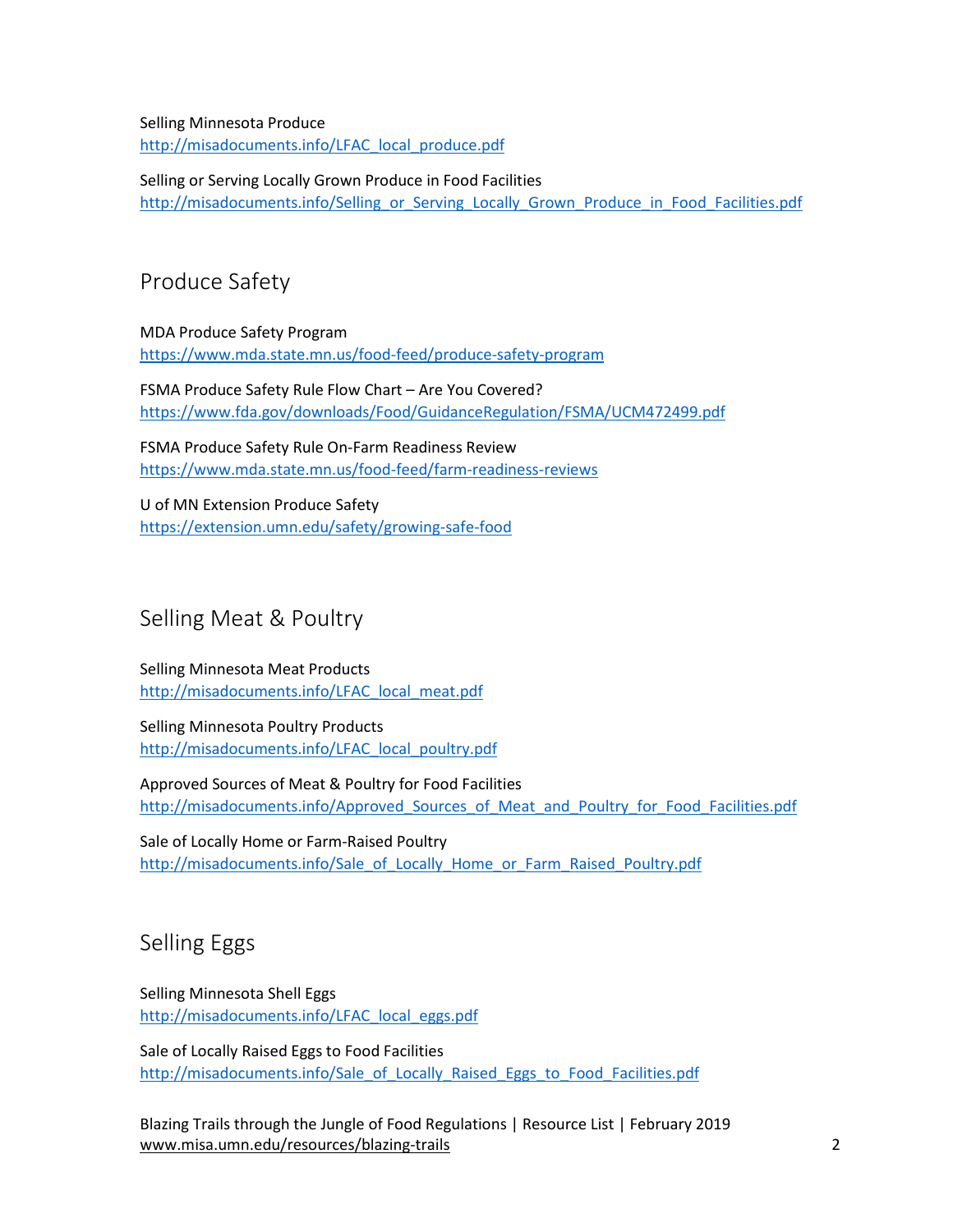Registration Form for Small-Flock Egg and Poultry Producers [https://www.mda.state.mn.us/sites/default/files/2018-05/ag02433eggx\\_0.pdf](https://www.mda.state.mn.us/sites/default/files/2018-05/ag02433eggx_0.pdf)

### Milk, Mushrooms

Raw Milk Fact Sheet <https://www.mda.state.mn.us/food-feed/what-raw-milk>

Wild Mushroom Foraging <https://www.mda.state.mn.us/food-feed/wild-mushroom-foraging>

Minnesota Mycological Society <https://minnesotamycologicalsociety.org/>

## Food Sampling & Demonstration

University of Minnesota Extension <https://extension.umn.edu/food-entrepreneurs/safe-food-sampling-farmers-markets-vendors>

# Cottage Food

Cottage Food Producer Registration <https://www.mda.state.mn.us/food-feed/cottage-food-producer-registration>

Cottage Food Law Guidance <https://www.mda.state.mn.us/food-feed/cottage-food-law-guidance>

Cottage Food & Food Sampling Safety <https://extension.umn.edu/food-safety/food-entrepreneurs>

Minnesota Farmers' Market Association – Cottage Food Law *(including Non-Potentially Hazardous Foods List*) <https://www.mfma.org/CFL>

Minnesota Cottage Food Law Facebook page <https://www.facebook.com/MNCottageFoodLaw/>

Minnesota Registered Cottage Food Producers Group <https://www.facebook.com/groups/610571982425738/>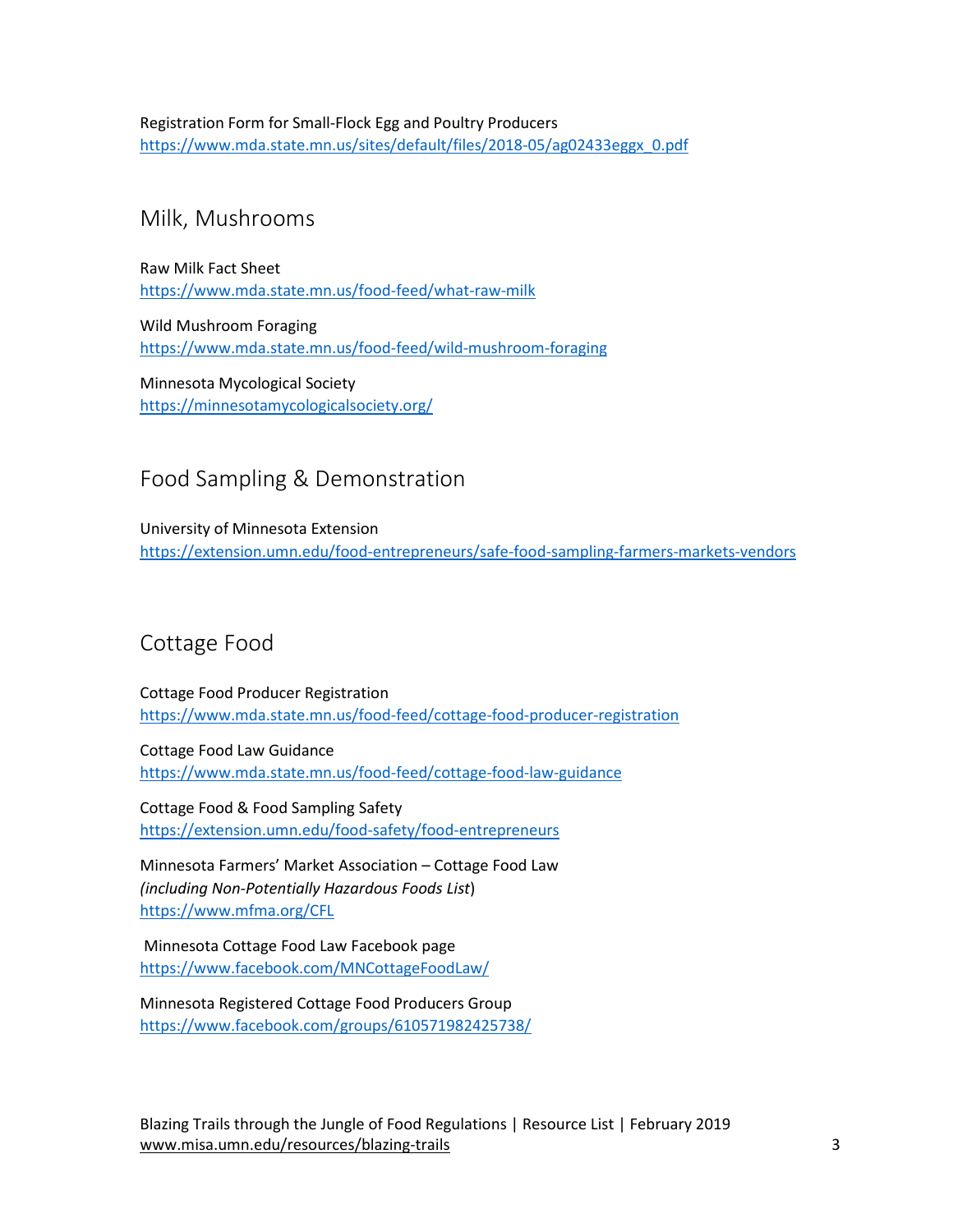# Donation of Food

Venison Donation Program in Minnesota <https://www.mda.state.mn.us/food-feed/hunter-harvested-venison-donation-minnesota>

Donation of Wild Game to Charitable Organizations in Minnesota <https://www.revisor.mn.gov/rules/4626.0160/>

Water Source

Approved Water Supply for Rural Food Businesses [http://misadocuments.info/LFAC\\_water\\_supply.pdf](http://misadocuments.info/LFAC_water_supply.pdf)

Minnesota Well Index <https://www.health.state.mn.us/communities/environment/water/mwi/index.html>

Water Testing <https://extension.umn.edu/growing-safe-food/water-testing-labs-fsma>

# Food Licensing

MDA Food Licensing <https://www.mda.state.mn.us/food-feed/food-licenses>

MDH Food Licensing <https://www.health.state.mn.us/communities/environment/food/license/index.html>

Special Event Food Stands <https://www.health.state.mn.us/communities/environment/food/license/specevent.html>

Seasonal Temporary Food Stands <https://www.health.state.mn.us/communities/environment/food/license/tempseason.html>

Seasonal Permanent Food Stands <https://www.health.state.mn.us/communities/environment/food/license/seasperm.html>

Mobile Food Units

<https://www.health.state.mn.us/communities/environment/food/license/mfureview.html>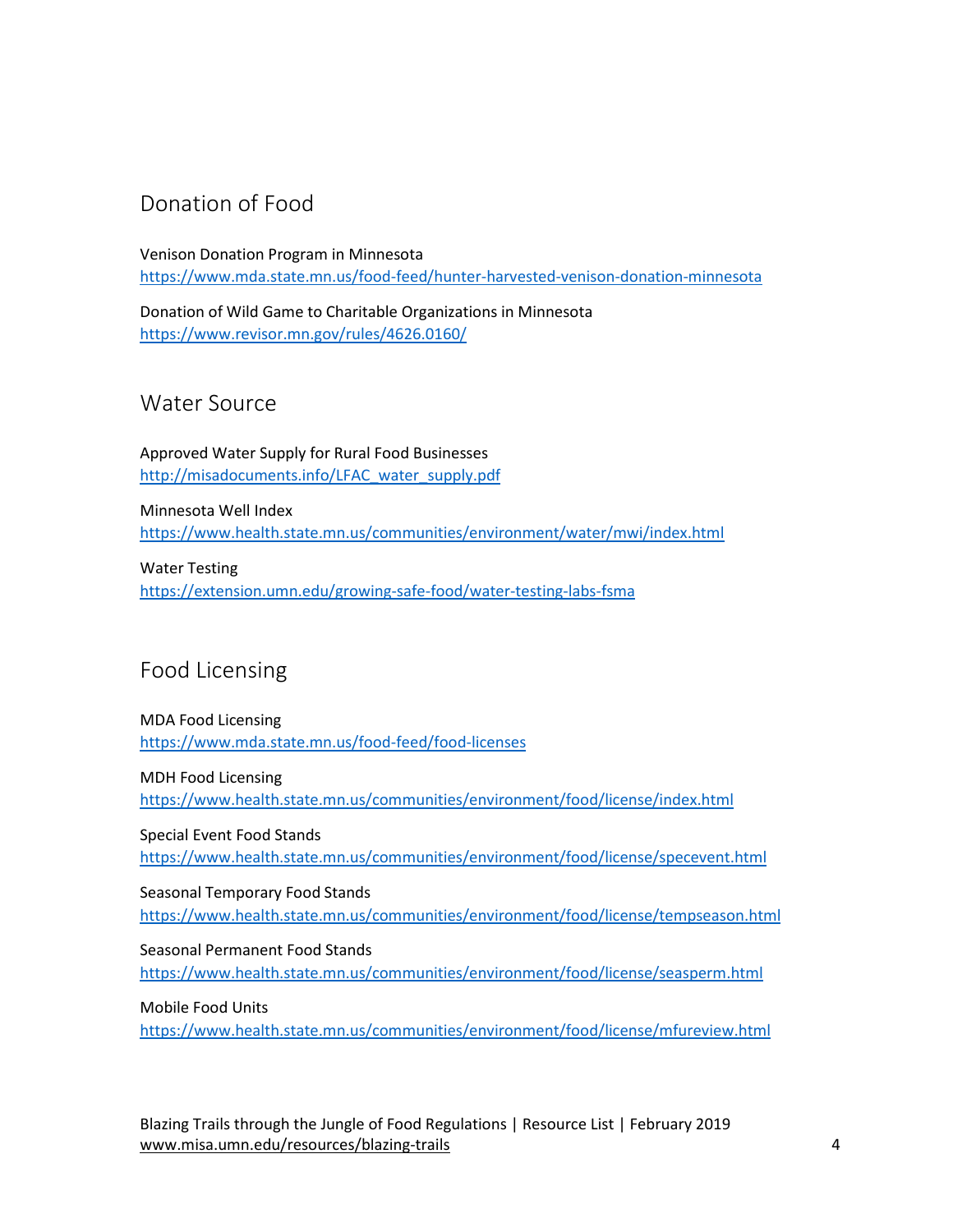# Certified Food Protection Manager

Minnesota Certified Food Protection Manager <https://www.health.state.mn.us/communities/environment/food/cfpm/index.html>

# Starting Licensed Food Businesses

Starting a Food Business Road Map <https://www.mda.state.mn.us/business-dev-loans-grants/starting-food-business-roadmap>

Acidified Food Processing for Licensed Operators <https://extension.umn.edu/food-safety/food-processors>

Commercial Kitchen Guide (2014) <https://www.misa.umn.edu/publications/commercialkitchenguide>

## Local Food Purchasing/Selling to Institutions

Food from Farms: Toolkit for Direct Purchasing of Local Food (2017) <https://www.misa.umn.edu/publications/directpurchasingtoolkit>

Farmers' Market Aggregation Project <https://farmersmarketaggregation.wordpress.com/>

Service of Traditional Foods in Public Facilities <https://www.law.cornell.edu/uscode/text/25/1685>

USDA Memo: Service of Traditional Foods in Public Facilities [https://fns-prod.azureedge.net/sites/default/files/cn/SP42\\_CACFP19\\_SFSP21-2015os.pdf](https://fns-prod.azureedge.net/sites/default/files/cn/SP42_CACFP19_SFSP21-2015os.pdf)

On-Farm Food Service

Come & Get It! What You Need to Know to Serve Food on Your Farm (2015) <https://www.misa.umn.edu/publications/comeandgetit>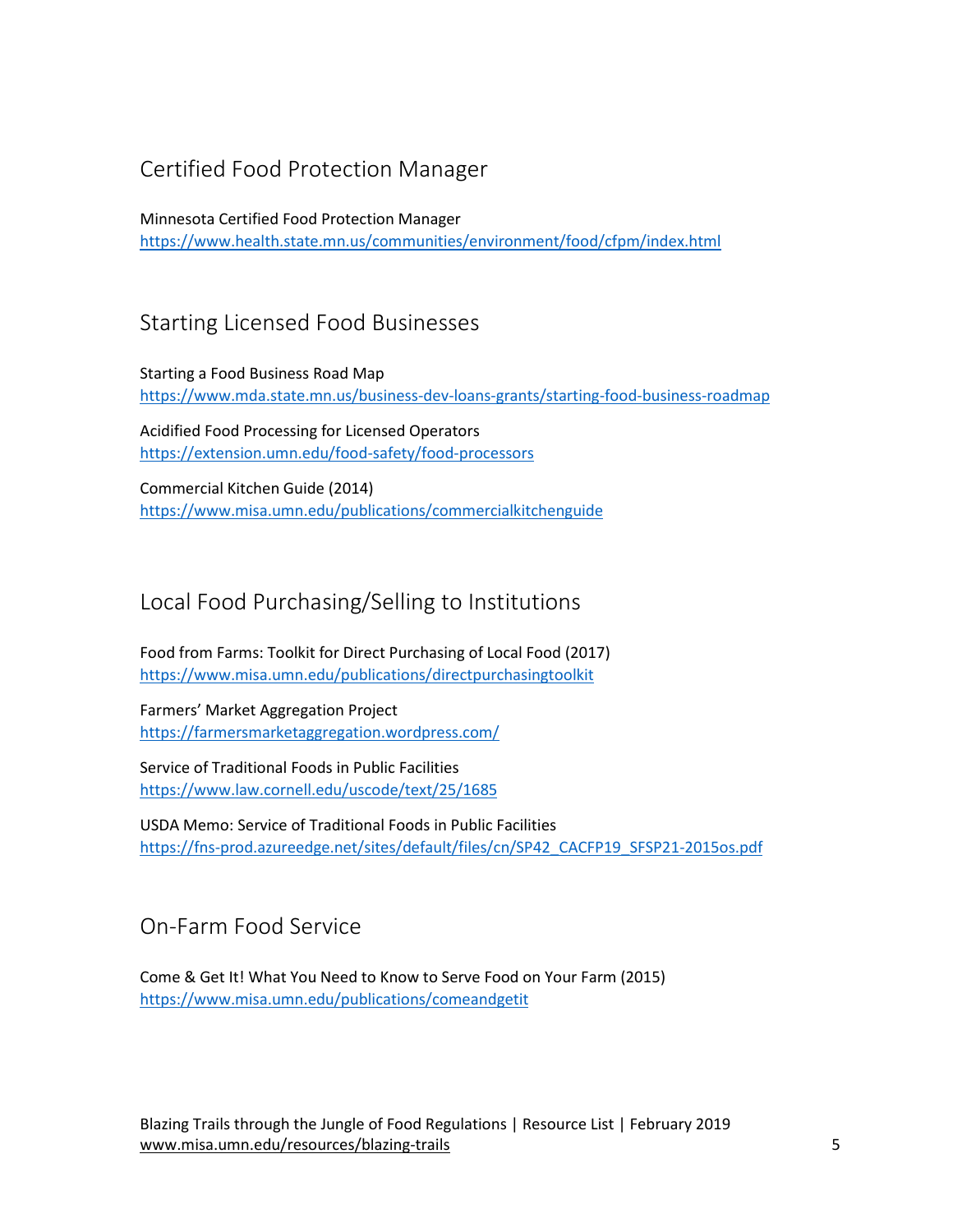# Farm & Food Business & Legal Information

Minnesota Secretary of State <https://www.sos.state.mn.us/>

Farm Commons <https://farmcommons.org/>

FLAG <http://www.flaginc.org/>

Agricultural Law Center at Drake University <https://www.drake.edu/law/clinics-centers/aglaw/>

Public Health Law Center/Mitchell-Hamline <https://publichealthlawcenter.org/>

Great Lakes Indigenous Law Center <https://law.wisc.edu/glilc/>

Indigenous Food & Agriculture Initiative - Model Food & Ag Code <https://www.tribalfoodcode.com/>

# Minnesota Statutes and Rules (*by no means an exhaustive list*)

#### ---Minnesota Constitution

Product of the Farm or Garden - Minnesota State Constitution, Article 13, Section 7 [https://www.revisor.mn.gov/constitution/#article\\_13](https://www.revisor.mn.gov/constitution/#article_13)

---Definitions & Legal Authority

Food Law Definitions – M.S. 34A.01 <https://www.revisor.mn.gov/statutes/cite/34A.01>

Legal Authority of MDA to Inspect - M.S. 31.04 <https://www.revisor.mn.gov/statutes/cite/31.04>

Food Law; Inspection & Enforcement – M.S. 34A <https://www.revisor.mn.gov/statutes/cite/34A>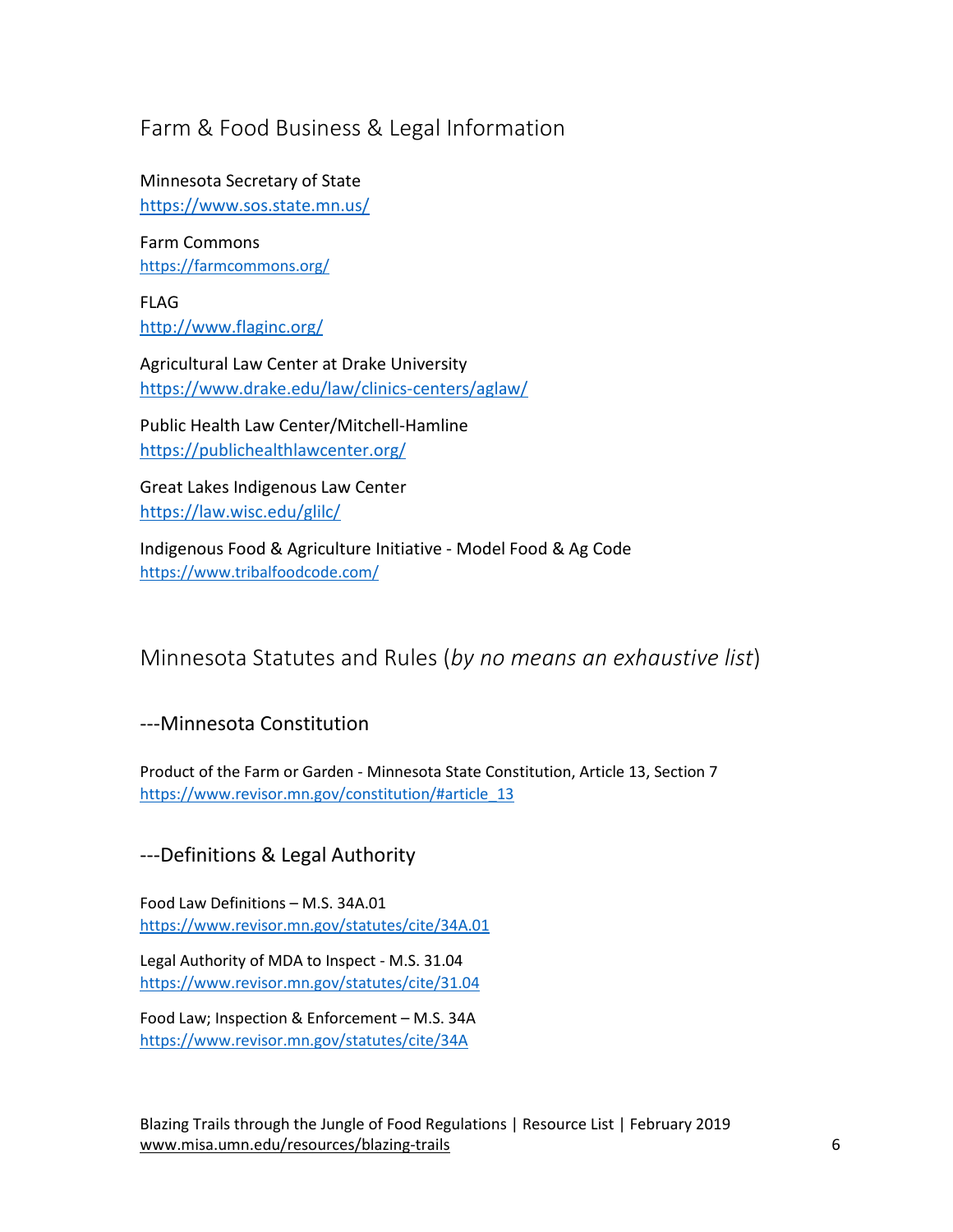Legal Authority of MDH to inspect & enforce – M.S. 157.20 <https://www.revisor.mn.gov/statutes/cite/157.20>

#### ---MDA Licensing, Exclusions, & Exemptions

Licensing Food Handlers – M.S. 28A <https://www.revisor.mn.gov/statutes/cite/28A>

Licensing Exclusions including Product of the Farm – M.S. 28A.15 <https://www.revisor.mn.gov/statutes/cite/28A.15>

Food Sampling & Demonstration Exemption – M.S. 28A.151 <https://www.revisor.mn.gov/statutes/cite/28A.151>

Cottage Food Exemption - M.S. 28A.152 <https://www.revisor.mn.gov/statutes/cite/28A.152>

#### ---MDH Licensing and Exemptions

Food, Beverage, and Lodging Establishments – M.S. 157 <https://www.revisor.mn.gov/statutes/cite/157>

Food, Beverage, and Lodging Licensing Exemptions - M.S. 157.22 <https://www.revisor.mn.gov/statutes/cite/157.22>

Up to \$1,000 in Annual Sales Food Stand Exemption – M.S. 157.22 Item 15 [https://www.revisor.mn.gov/laws/2019/1/9/%5E\(%3FPlaws.11.103.0%5B0-9%5C.a-zA-](https://www.revisor.mn.gov/laws/2019/1/9/%5E(%3FPlaws.11.103.0%5B0-9%5C.a-zA-Z%5Cs/%5C/%5D+)$#laws.11.103.0)[Z%5Cs/%5C/%5D+\)\\$#laws.11.103.0](https://www.revisor.mn.gov/laws/2019/1/9/%5E(%3FPlaws.11.103.0%5B0-9%5C.a-zA-Z%5Cs/%5C/%5D+)$#laws.11.103.0)

#### --- Minnesota Rules

Food; General Rules – Rules Chapter 1550 <https://www.revisor.mn.gov/rules/1550/>

Egg Handling Rules – Rules Chapter 1520 <https://www.revisor.mn.gov/rules/1520/>

Minnesota Food Code – Rules Chapter 4626 <https://www.revisor.mn.gov/rules/4626/>

Food Sampling & Demonstration requirements – Rules Chapter 4626.1855 <https://www.revisor.mn.gov/rules/4626.1855/>